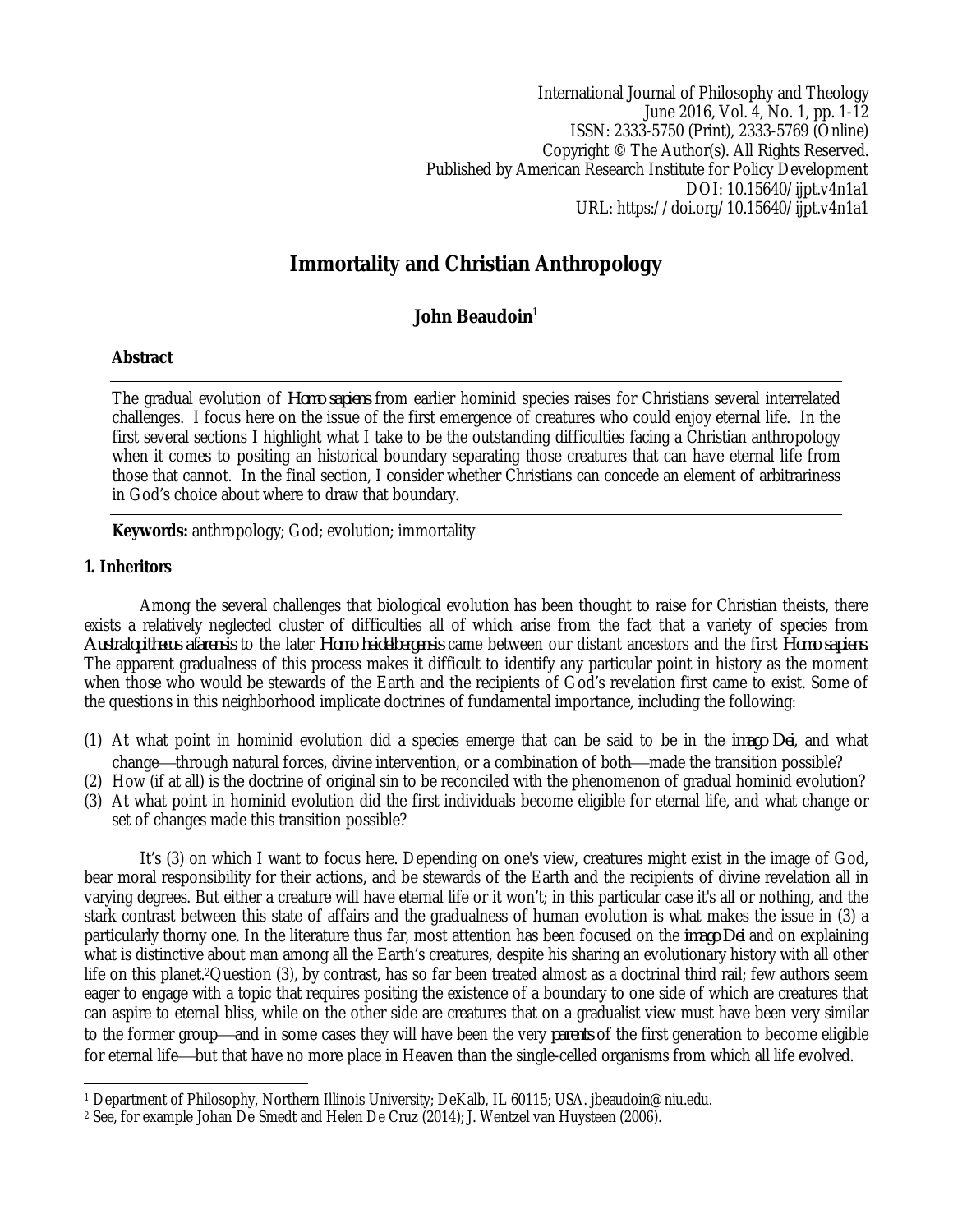To draw such a line (more accurately, to formulate a theory about where God draws that line, and why) is rather a daunting project, but certainly an important one for anyone who believes that the existence of creatures that can enjoy eternal life represents the (or at least a) purpose for which God created this world.

Let us use the term *inheritors* for those creatures that can enjoy eternal life, either by being made immune to bodily death or by being raised to eternal life after death, and the term *non-inheritors* for everything else. In what follows, I'll describe what I take to be the most significant challenges confronted by the Christian anthropologist when it comes to formulating a theory about the first appearance of inheritors at some point in evolutionary history.

A few preliminary points are in order before we proceed.

- That humans did evolve from an ancestor we share with apes by way of various intermediate species is something I'm going to take for granted in this paper as being beyond any serious dispute, even if the contributory role (if any) played by God in the evolutionary process leading to human beings is still a legitimate subject of debate.
- The details of the evolutionary story are not settled, and there is no single picture of the phylogenetic tree—even that specific portion of it that links Homo sapiens to earlier hominids—that is accepted by every paleoanthropologist. But what is important for our purposes is that any finished picture of our evolutionary history will connect us to our tree-dwelling ancestors via several intermediate species.
- Not all of the hominid species whose former existence raises a challenge for Christian theists were ancestors of *Homo sapiens* according to current theory, and some non-ancestral *Homo* species, such as the Neanderthals, existed contemporaneously with *H. sapiens* for thousands of years before becoming extinct. It's not their place on the phylogenetic tree, but rather their intrinsic characteristics (e.g., their capacity for abstract thinking and free choice), that raise the challenges to be explored here.

# **2. The Inheritor Boundary**

Given that inheritors exist now, either

- (a) At some point in evolutionary history a boundary was crossed that separated non-inheritors from inheritors, or
- (b) Every living thing, from bacteria to dandelions, fruit flies, sharks, and humans, can live forever.

The scenario described in (b) raises a host of difficult conceptual puzzles. It's not clear what eternal life would be like for a fruit fly, what the world to come would *have* to be like in order that every fruit fly have a place in it, or even why, apart from a wish to avoid drawing a line between inheritors and non-inheritors among living things, God would be interested in resurrecting every fruit fly-as opposed, for example, to populating Heaven with exemplars of each non-human species, which would not make them into inheritors in the sense we're interested in here. It turns out, however, that one need not dismiss the possibility of (b) in order to generate the problem in which we're interested. For even if it were true that every living thing is an inheritor, it surely would be true as well that not everything can aspire to the *kind* of afterlife for which Christians believe humans are destined: the kind, for example, that involves enjoyment of the Beatific Vision. Surely, as well, not every living thing is a candidate for eternal *damnation*, which presumably is possible only for moral agents. The upshot is that even if (b) were correct, we could still ask about the point at which creatures first came to exist that were candidates for the afterlife destinies of which present-day humans are capable.

For simplicity, I'll take (a) for granted and assume as well that the typical Christian will place the boundary between non-inheritors and inheritors somewhere in the period of hominid evolution, such that the boundary had been crossed by the time modern humans had come into existence around 200,000 years ago, and not before the earliest hominids had evolved a few million years earlier. No one can reasonably expect the Christian anthropologist to date the event precisely or to pinpoint its exact location on the globe, but it is reasonable to ask for an account of what made it *possible*.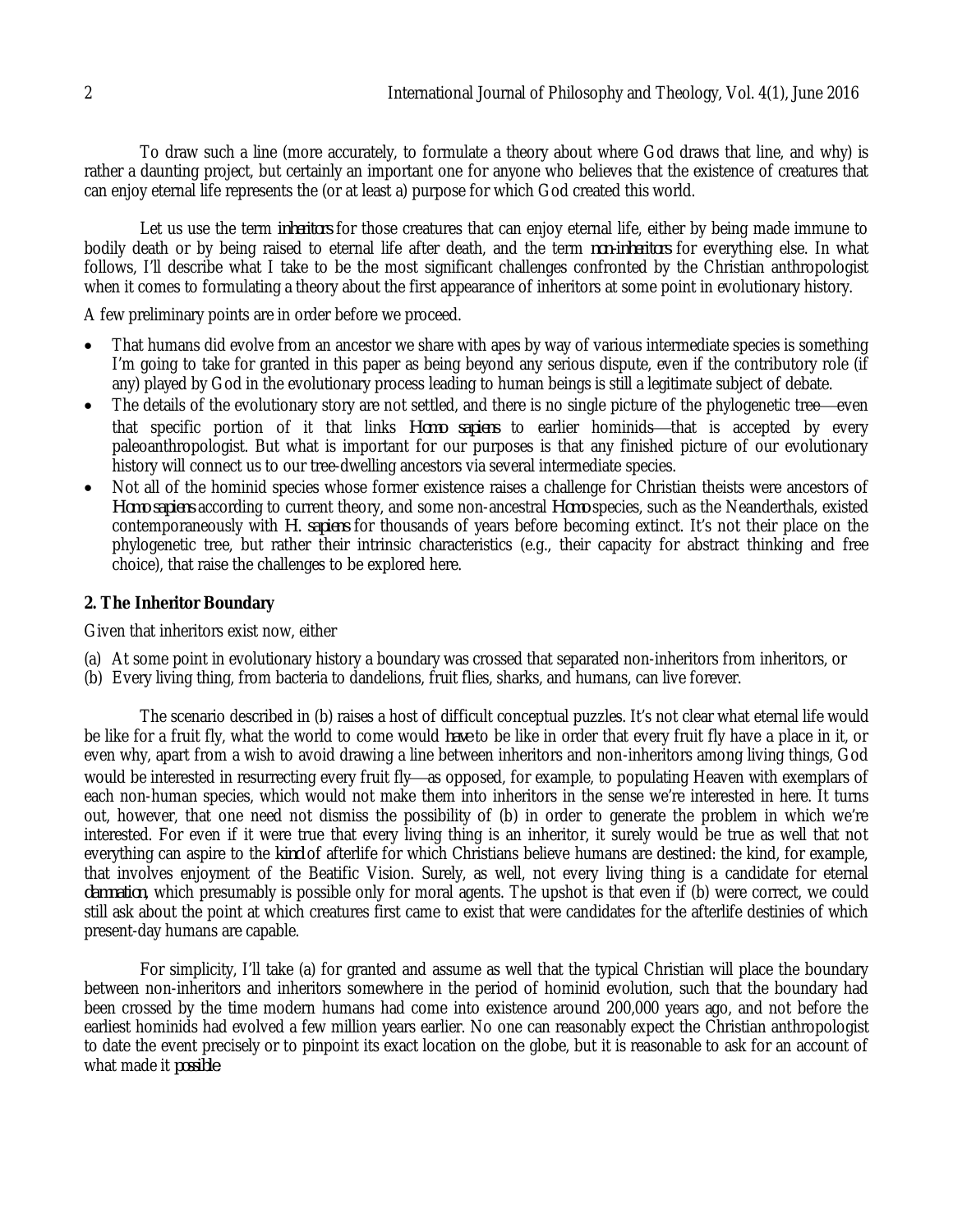Any tenable account will describe the transition in a way that is (i) consistent with the empirical evidence we have; (ii) theologically acceptable, and consistent with Christian views about related matters ranging from original sin to the point at which, during the embryonic development of a modern human, an inheritor first comes to exist; and (iii) philosophically plausible where it implicates issues such as free will, moral responsibility, and the nature of consciousness.

#### **3. The Prerequisites of Inheritance**

Partly what motivates the intuition that gradual hominid evolution poses a challenge for the Christian in the present context is that, given the apparent futility of trying to identify any specific moment in evolutionary history as the one at which distinctively *human* beings first came into existence, there must have been a corresponding arbitrariness in God's decision to draw the boundary between inheritors and non-inheritors at the particular point where he did draw it *rather than drawing it even one generation earlier*—an arbitrariness that might seem incongruous with the stakes involved for the creatures on either side.

One might thus feel compelled to posit the existence of an evolutionary watershed—a great leap forward in hominid evolution, achieved naturally or via divine intervention—at which the first inheritors came to exist, the evolutionary chasm separating these first inheritors from their non-inheriting predecessors serving to diminish the appearance of arbitrariness in the boundary separating the two. But, in proportion to how dramatic and abrupt the hypothesized transformation was, the threat of empirical disconfirmation by the pale anthropological record increases. Hence, the Christian anthropologist confronts a dilemma: without a radical transformation at the boundary between inheritors and non-inheritors, the boundary appears quite arbitrary. However, positing a radical break threatens to render one's account inconsistent with the empirical evidence for gradual hominid evolution. Suppose for argument's sake that we grasp the second horn of the dilemma and posit a fairly dramatic transformation in the characteristics of our ancestors at the point in hominid evolution at which the first creatures became inheritors. Then we confront two questions:

- (1) What particular change or set of changes to the characteristics of our hominid ancestors was it that made God willing and able for the first time to treat some creatures as inheritors?
- (2) What enabled these changes to occur? Did it happen naturally, or was divine intervention involved?

Many Christians will suggest, in answer to (1), that the important transformation was the first acquisition of souls by hominids—or, if plants and the lower animals also have souls, the right kind of soul (a *rational* soul) to make them capable of enjoying a life after bodily death. Many will envision here some causally potent Cartesian entity created by God and infused into a body, perhaps preserved through an intermediate period of disembodied existence after death, and ultimately conjoined with an imperishable body at the general resurrection. The fact that there are alternative ways in which to conceive of a soul, and that some people reject the notion of an immaterial soul entirely, can be expected to complicate matters. But in respect to the issue of timing—i.e., the issue of why creatures with rational souls, the first inheritors, came to exist just when they did and not earlier-one encounters with remarkable consistency the suggestion that *the right physical substratum first had to evolve* before the soul, whatever it is and whether it is something God has to specially add to a body or not, could come to exist and make possible the inheritance of a life after death.

If a rational soul is just a particular configuration of matter, then there is an obvious reason why the first inheritors could not come to exist until a certain point in evolutionary history. But even those who believe in an immaterial soul that God conjoins with a body, or that somehow emerges from a body, have claimed that the right configuration of matter (or at least one of indefinitely many possible configurations all having the required degree of multiply-realizable complexity) had to evolve before the infused or emergent soul could make its first appearance.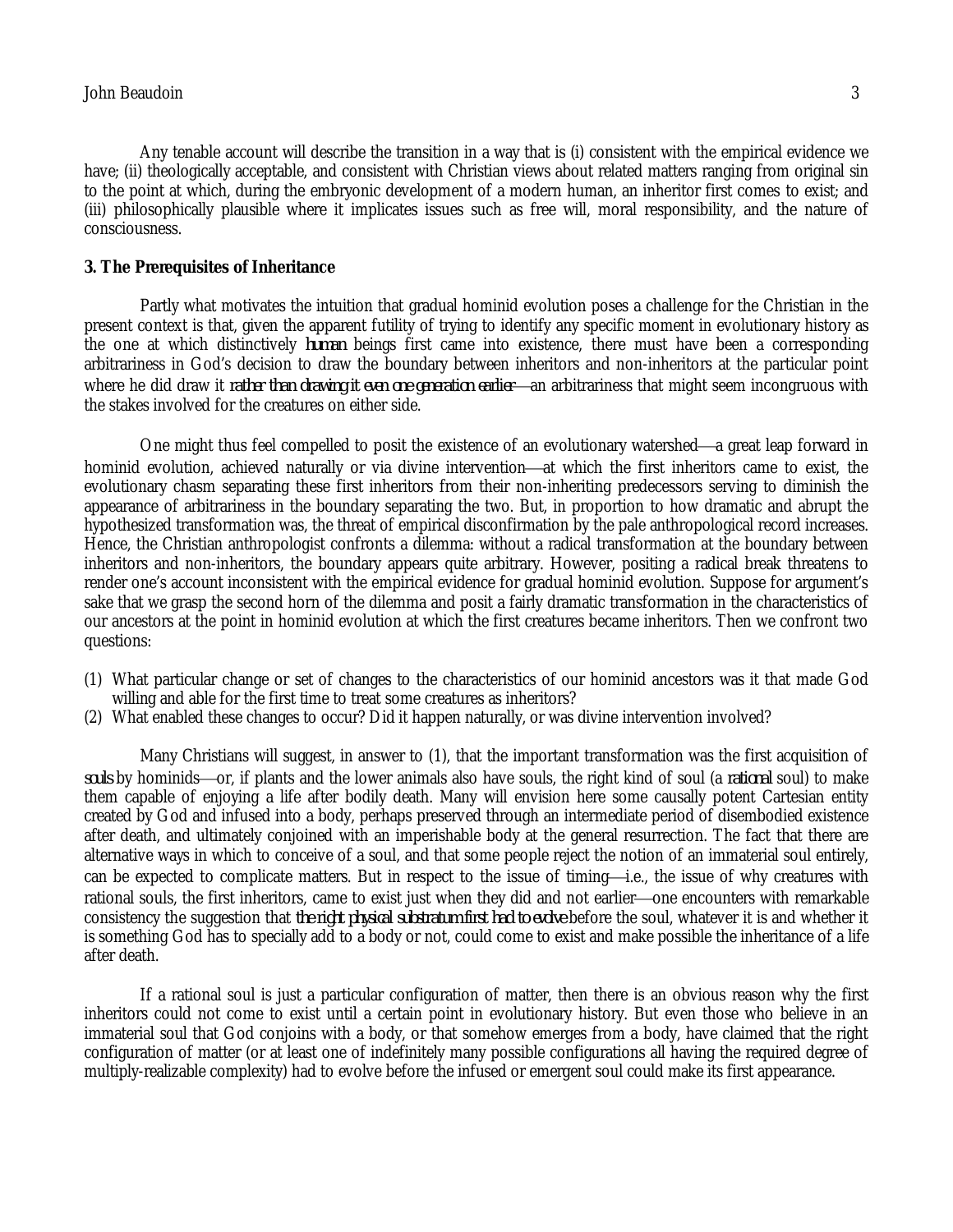The alternative is to disconnect the first appearance of the soul from any facts about the material characteristics of the body with which it comes to be associated—i.e., to assume that there simply are no physically necessary or sufficient conditions when it comes to the acquisition of a rational soul by embodied beings—or to disconnect the first appearance of inheritors from the first appearance of beings with rational souls, either of which courses would render inexplicable the fact (assuming it is a fact) that God waited over four billion years before bestowing on any creatures the greatest gift he can bestow on them, and despite all the suffering that went on during that time.

For illustration, consider Swinburne's claim that while an immaterial soul can *exist* apart from a properly organized and functioning body, nevertheless "without a functioning brain, the soul will not function (i.e. have conscious episodes),"<sup>3</sup> and also that God does not endow a developing embryo with a rational soul until it is "able to receive it."4(Swinburne references Aquinas's view that gestating embryos first have "nutritive" and then "animating" souls—the kind possessed by plants and animals, respectively—before they have rational souls, apropos their changing physical structure.5) Karl Rahner, as well, expresses the idea that when it comes to the emolument of a developing human embryo, ontogeny may recapitulate phylogeny:

[I]t is quite possible to say that…ontogeny…corresponds to human phylogeny as present-day evolutionary theory sees it. In both cases a not yet human biological organism develops towards a condition in which the coming into existence of a spiritual soul has its sufficient biological substratum.<sup>6</sup>

In addition, Eleonore Stump, in explicating Aquinas's view of the soul and distinguishing it from a specifically Cartesian form of substance dualism, also suggests that the soul, which is a form on the Thomistic view, comes into existence when the right configuration of matter exists:

[A]lthough accounts of emergent's are typically couched in terms of emergent properties, on Aquinas's way of thinking about material objects what can emerge when form is imposed on matter is not just properties but substances. When material components are combined into something higher-level with a particular configuration, a substance [a soul in this case] will come into being.<sup>7</sup>

We should note that even if one concedes that there are certain necessary biological conditions that need to be satisfied before the soul can make its first appearance and before a creature can become an inheritor, it might be that these conditions alone are not sufficient. Perhaps there also were social and cultural conditions that had to prevail among our hunter-gatherer ancestors before God would endow them with souls and treat them as inheritors.

What is important for our purposes, however, is the idea that the right anatomy and physiology had to evolve before God could begin to treat any creatures as inheritors: the creatures left on the non-inheritor side of the boundary were left there at least partly because they lacked the requisite psychophysical characteristics. However, it will emerge that matters are not as simple as they might now seem.

 $\overline{a}$ 

<sup>3</sup>Swinburne (1986), 176.

<sup>4</sup>Swinburne (1986), 199.

<sup>5</sup>Swinburne (1986), 179-180, note 2.

<sup>6</sup>Karl Rahner, *Hominisation* (1965): http://www.religion-online.org/showbook.asp?title=3367.

<sup>7</sup>Stump (1995), 510-511. The view Stump describes in her (1995) is more complex than this single passage suggests. She also states, for example, that on Aquinas's view "the human soul is different from all other forms that configure matter. It is created directly by God and infused into matter."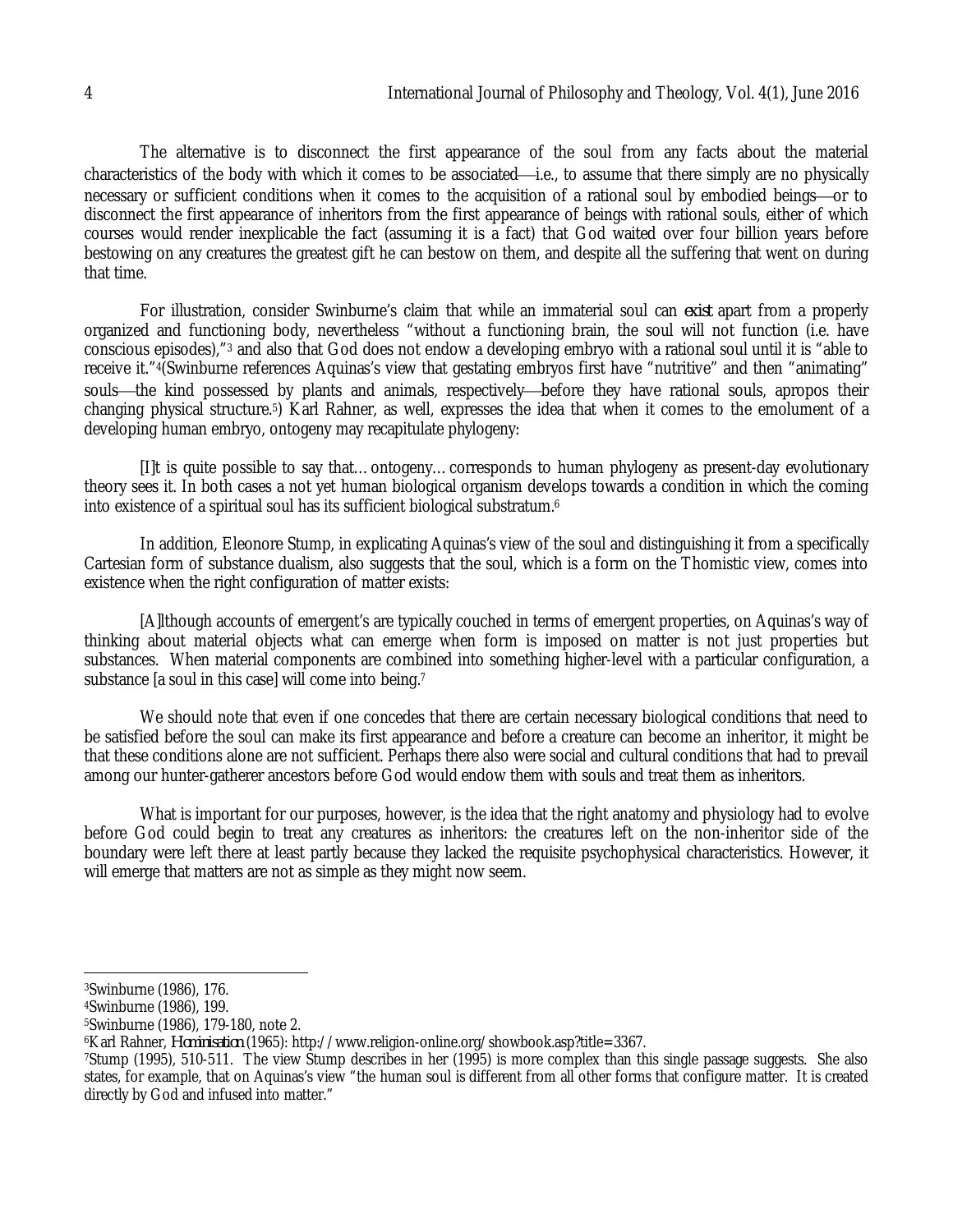# **4. The Emergence of Inheritors**

When at least some of the prerequisites for becoming an inheritor are physical characteristics conferred on a creature by the right genetic endowment, and when these characteristics are left to emerge at their own pace and partly as a result of all the various chance events that play a role in evolution, it becomes not merely possible but extremely likely that the emergence of a generation all the members of which are candidates for immortality will take place gradually, since even adaptive characteristics can take many generations to spread through an entire population, aided in some cases by phenomena such as population bottlenecks. The chances that these characteristics would show up in every member of the first generation to have them, all at once, are vanishingly small, even for a modest-sized population. Given this fact, there are three scenarios worth considering:

- (a) The requisite characteristics appeared gradually—and without any divine intervention—over generations, either within one interbreeding population or perhaps in several geographically and reproductively-isolated groups. The result was that there were generations within which some adult individuals were inheritors and some were not, until finally a generation came to exist that contained only inheritors.
- (b) The requisite characteristics appeared gradually—and without any divine intervention—over generations, as in (a), but God did not begin to treat any members of the species as inheritors until a generation appeared in which everyone had the requisite characteristics, and of which it was true that every member of every subsequent generation had the right characteristics as well. Hence, there never was a generation of the relevant species in which some were inheritors and some were not.
- (c) There came a point at which God made every member of the relevant species into inheritors by physically transforming them, where previously no one had lived and died with the requisite characteristics who was not an inheritor. Perhaps God waited until the first creature evolved the requisite traits and then endowed everyone else with them, or he transformed a group none of whose members already possessed these traits. In this scenario (as in (b)), there never was a generation of the relevant species in which some members were inheritors and some were not.

Suppose that (a) is the case and that only a few members of the first generation of hominids to contain inheritors actually were inheritors, with the proportion of the population that were inheritors increasing—smoothly or not, owing to the vagaries of inheritance and selection—as the generations went by until finally, at some point, every extant member of the species was an inheritor. Then consider the following:

- It's possible that the first inheritors, or their offspring, did not manage to reproduce. If not, then the emergence of inheritors may have proceeded in fits and starts (a few inheritors exist in this generation, none in the next, and then a few in the generation after that), in which case there is no unbroken line of descent connecting today's humans with the very first inheritors, with whatever implications that may have for one's views about original sin.<sup>8</sup>
- The male and female of a childbearing couple could in some cases have been inheritor and non-inheritor—a kind of spiritual mésalliance that could produce children who were themselves inheritors or not depending on a roll of the genetic dice, with the result that a single immediate family could be made up of a mix of inheritors and noninheritors (say, one parent and one of two offspring). This is so unless one assumes that inheritors unerringly distinguished other inheritors from non-inheritors and invariably avoided forming pair-bonds with the latter that issued in children, or that God always intervened to keep them apart, or always acted to ensure that the children of inheritors ended up with the right characteristics for inheritor status despite their spiritually mixed parentage.<sup>9</sup>

 $\overline{a}$ <sup>8</sup>See, for example, Martin Lembke (2014), in which the author attempts to reconcile the doctrine of original sin with the theory that there is no primordial couple from which all humans descend.

<sup>9</sup>The possibility of breeding between inheritors and non-inheritors arises also in connection with the widely accepted theory that *Homo sapiens* interbred with Neanderthals in southern Europe before the latter species became extinct.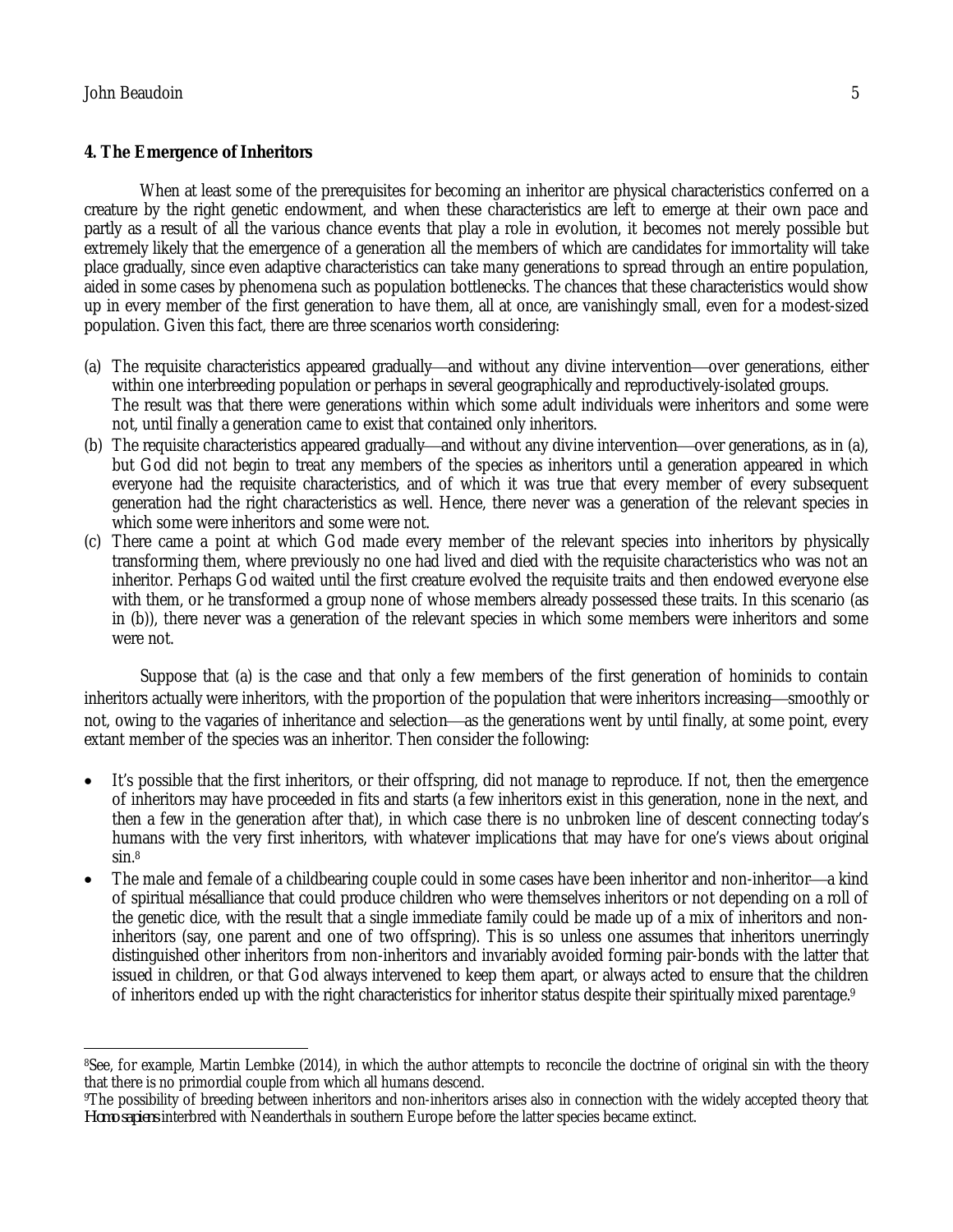The important point is that if inheritors emerged only gradually in the species then there are some potentially awkward consequences that can be avoided only by making fairly ad hoc assumptions about the powers and proclivities of the earliest hominid inheritors, or by assuming that God intervened in a way to prevent these consequences, in which case it's not clear why God would not prefer what seems like the simpler course of raising everyone to inheritor status at once.

Scenario (b) avoids the possibility of inheritors interbreeding with non-inheritors by suggesting that God did not begin to treat anyone as an inheritor until the entire species had evolved the requisite characteristics without any divine intervention. Then it must be supposed that there were earlier creatures indistinguishable from the first inheritors in every relevant respect, but that God did not treat as inheritors merely because they had the misfortune of being born into a generation some of the members of which did not possess the same important traits. That seems like rather a flimsy basis on which to deny eternal life to a creature that is fit for it in every relevant way, or at least no less fit for it than others who receive this gift.

Perhaps, however, the term *gift* is key here. After all, if no creature has any moral claim on eternal life then it becomes difficult to make the case that God treats some of them unfairly by denying them inheritor status. This observation is crucial when addressing the general problem of arbitrariness in God's choice about the point at which to draw the line between inheritors and non-inheritors. We'll return to this issue in the final section, after examining scenario (c).

If (a) and (b) have anything to recommend them, then it might be the notion that a deity who has good reasons to create inheritors by means of a long process of evolution may for the same reasons want to refrain from accelerating the process for some creatures even after the first few have reached the appropriate stage. But anyone who believes that God had a hand in guiding evolution in the direction of hominids to begin with should not find it too difficult to believe that at a certain point, when the species was near to evolving the relevant characteristics, God intervened to bring about the existence of a population composed entirely of inheritors, if only to avoid some of the awkward consequences of (a) and (b). This is the situation described in scenario (c), to which we now turn.

#### **5. Divine Intervention**

Suppose that at some point in the past every extant member of a certain group of hominids became inheritors at once or at least within a single generation. Since, as we observed in the preceding section, this is very unlikely to occur by chance when some of the requisite conditions for inheritor status depend on having the right genetic endowment, this almost certainly would have required divine intervention.

In his *The Problem of Evil*, Peter van Inwagen presents a story, which he claims is true for all we know, that explains both the origin of moral evil and our vulnerability to the world's natural evils. Although it is not offered specifically to account for the first appearance of inheritors, it commits anyone who accepts it to a scenario like the one (c) we're now considering. Van Inwagen's description of how it all happened begins with the following passage:

For millions of years, perhaps for thousands of millions of years, God guided the course of evolution so as eventually to produce very clever primates, the immediate predecessors of *Homo sapiens*. At some time in the last few hundred thousand years, the whole population of our pre-human ancestors formed a small breeding community—a few thousand or a few hundred or even a few score. That is to say, there was a time when every ancestor of modern human beings who was then alive was a member of this tiny, geographically tightly knit group of primates. In the fullness of time, God took the members of this breeding group and miraculously raised them to rationality. That is, he gave them the gifts of language, abstract thought, and disinterested love—and, of course, the gift of free will. (van Inwagen (2006), 85)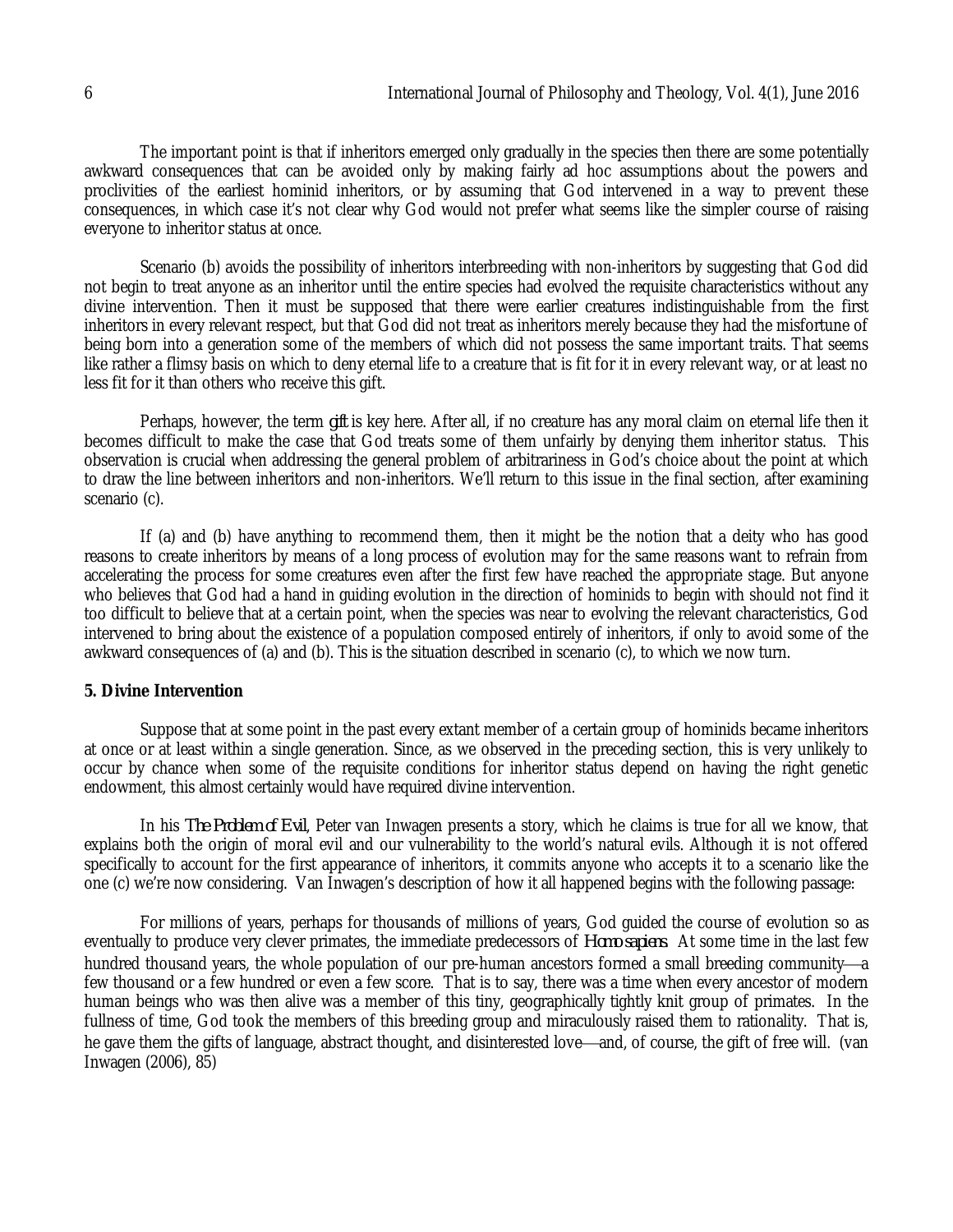### John Beaudoin 7

 $\overline{a}$ 

Key for our purposes here is to notice that on van Inwagen's story (a story that he offers with a certain amount of diffidence; it is deployed merely as a defense against the argument from evil, but he claims that it, or something close to it, may very well turn out to be true) the transition from the non-existence of any inheritors to the existence of a group of hominids all of whom were inheritors was brought about in a single generation, and with God's help. It represented an abrupt and fairly dramatic leap forward in the cognitive abilities of these individuals over their immediate predecessors. How did God bring about this great leap forward? van Inwagen suggests that it may have involved a "miraculous genetic and physiological transformation of the human organism," and that the amount of intervention required on God's part may have been quite small: "[T]he raising of our primate ancestors to rationality could have taken place in a world that contained very little in the way of miraculous irregularity. It would, in fact, require nothing more than a genotypic and phenotypic transformation of a few score or a few hundred, or, at most, a few thousand organisms. (van Inwagen (2006), 128) Why does van Inwagen reject any gradualist, naturalistic account of the transition? He gives two reasons, the first of which is explained in the passage below.

First, human beings and beasts are, as I have noted, radically different. Between us and the highest primates there is a vast gulf. I have a hard time believing that this gulf was bridged by the ordinary mechanisms of evolution in the actual time in which it was bridged. Whenever the first rational primates existed, it is clear that our ancestors of one million years ago were mere animals; no more rational than present-day chimpanzees or gorillas, and a million years is not much time for the evolutionary development of radical novelty. (van Inwagen (2006), 128)

Doubtless many paleoanthropologists would take exception to the claim that our hominid ancestors of a million years ago—by which time species such as *Homo ergaster* were already making sophisticated stone tools and joining together into hunter-gatherer societies—were "mere animals" with no more rationality in van Inwagen's sense than present-day chimps. However, van Inwagen does not place heavy emphasis on this argument, and he concedes that he might be wrong about whether nature could evolve a rational creature in the time available without God's intervention. He places greater emphasis on the fact that if the evolution of rationality were gradual then the Christian would be placed in the awkward position of specifying the status of creatures that were not humans and not inheritors, but that may have differed only slightly from the first rational humans:

If the genesis of rationality was a vague event, there would have to have been a long, a very long, period during which our ancestors were neither fully rational nor simply beasts. [A hypothetical atheist] will certainly ask what part these "intermediate" creatures played in God's plan for humanity. (van Inwagen (2006), 130)

The advantage to positing a dramatic break, as opposed to a smooth transition, between our immediate predecessors (clever but non-rational primates, as van Inwagen characterizes them) and the first rational humans is that it obviates uncomfortable questions about the role of those nearly identical creatures that just missed the cut, so to speak, and thereby ended up with a very different destiny. As well, one could add, it helps diminish the appearance of arbitrariness in the boundary separating non-inheritors from inheritors. Of course, we still end up with the consequence that the parents of the first inheritors could not inherit the kingdom with their own children. However, this result is inevitable no matter where the boundary gets drawn, and the existence of a significant and divinelyimposed gulf between the generations may help to diminish the awkwardness of this state of affairs.

The remainder of van Inwagen's speculative account of the origin of evil, both moral and natural, contains the following elements:

1) The creatures raised to rationality enjoyed a direct awareness of God's presence that, for a time, enabled them to resist the selfish and destructive urges they inherited (and retained even after their transformation) from their animal ancestors—which suggests that God did not go beyond the alterations needed to make them free and rational when he changed them.<sup>10</sup>

<sup>10</sup>On the subject of whether God could and should have altered our genes in ways that would have made us less prone to wicked behavior, see Evan Fales (1992).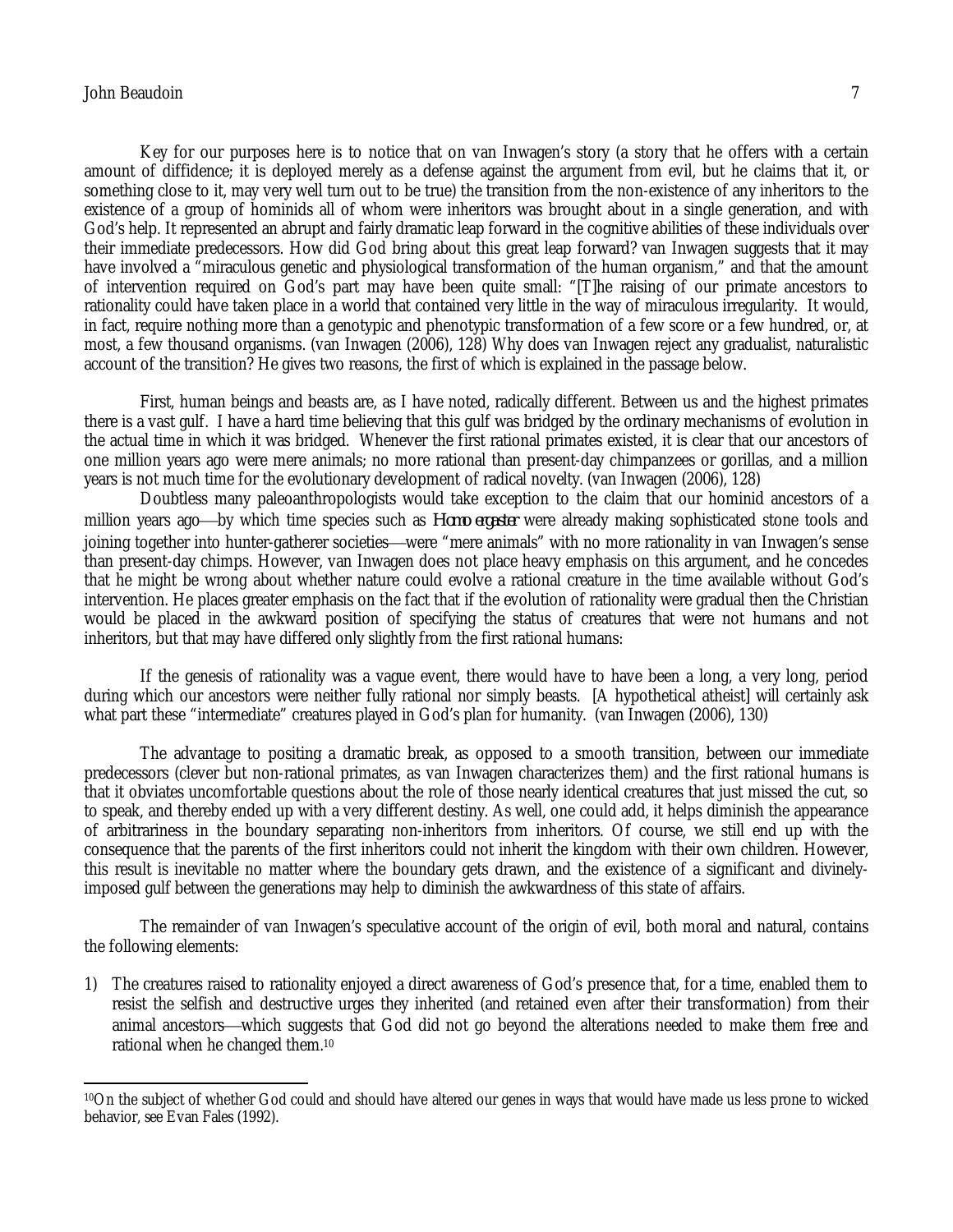- 2) These people were endowed with powers that enabled them to anticipate and avoid natural evils and miraculously heal injuries, with the result that before the fall people were not being harmed by floods, earthquakes, and the like, even though such events did occur. In this prelapsarian period, the length of which van Inwagen does not specify, humans did not die. Hence, they had become inheritors not in the sense of becoming candidates for resurrection, but by being made immune to bodily death.
- 3) At some point, despite their communion with God, humans became wicked and lost their immediate awareness of God along with their ability to avoid injury, so that they once again were vulnerable to nature's perils and once again began dying.<sup>11</sup> At this point, van Inwagen states, "A certain [selfish and destructive] frame of mind had become dominant among them, a frame of mind latent in the genes they had inherited from a million or more generations of ancestors." (van Inwagen (2006), 86) Subsequent generations inherited from these first sinners the genetic predisposition to selfish behavior, but were not granted the immediate awareness of God their ancestors had. Rather than consign them all to oblivion or Hell as they deserved, however, God put into action a rescue plan the outlines of which are already familiar to us. They and their progeny now had become inheritors in the sense of being candidates for resurrection.

For argument's sake, let us grant to van Inwagen the empirical claims he makes about the size and geographical distribution of our ancestors of 200,000 years ago, and set aside any worries that might arise from the coexistence with *H. sapiens* of other, non-human hominid species such as *Homo erectus*. The details could be important—especially since, among other things, van Inwagen suggests that the first appearance of language coincided with the first appearance of inheritors, while others estimate that language and its physiological prerequisites did not evolve until much later. (van Inwagen does not elaborate on just what sort of language or capacity for language was conferred on these first rational creatures, so it's difficult to be sure whether his story is consistent with the available evidence.) van Inwagen and others who posit the sort of boundary we're now considering can always adjust their estimate of its timing to bring it into line with what we know from the relevant sciences.

But there are other issues that arise for such a view, some of which apply specifically to the story van Inwagen presents, and some of which apply more generally to any scenario in which God intervenes to raise everyone to inheritor status at once. The two points below apply specifically to van Inwagen's account.

- Presumably, at the moment when the first creatures were raised to rationality there were individuals of various ages, along with a few gestating embryos in wombs. If there was a particular point at which God raised them all to rationality and at which they all became immortal, then did the wizened creatures remain wizened and the infants remain infants, or were they all transformed into robust individuals with youthful bodies, or were the young allowed to age normally up to a certain point at which they stopped aging, or something else? Of course, assuming that the boundary marked a point at which creatures were made immune to natural evil and the ravages of aging is not something to which every advocate of scenario (c) must commit himself, but those who believe that the boundary did not bring about any change in man's vulnerability to injury, aging, and death will need to bring their view into line with any other commitments they do have in respect to the origin of sin and God's longterm plans for creation. Was it God's intention that the first inheritors should suffer, age, and die like their noninheriting predecessors?
- There are some other interesting philosophical issues that arise for a view such as van Inwagen's that incorporates a fall from grace following the first appearance of inheritors. For example, he must believe that despite their immediate awareness of God *every one* of the first inheritors—who he concedes might have numbered in the thousands—fell into sin and lost the gifts God had bestowed on him.

 $\overline{\phantom{a}}$ <sup>11</sup>The suffering of non-human animals, van Inwagen suggests, is a consequence of the need to avoid creating a world that is massively irregular, as it would have to be if miraculous divine intervention in nature were always used to prevent animal suffering.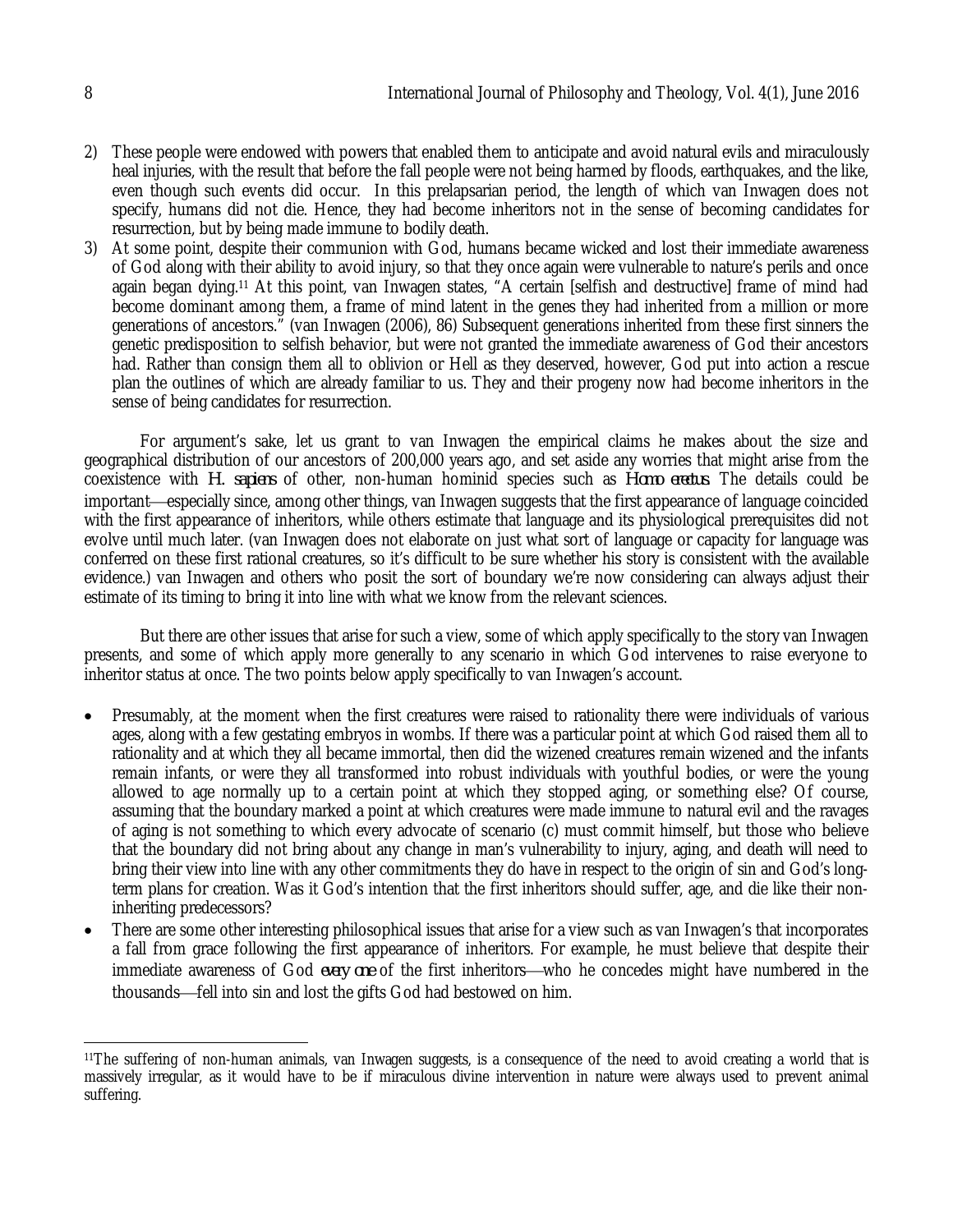$\overline{a}$ 

Either this indicates the surprising ineffectiveness of a direct awareness of God when it comes to keeping people on the straight and narrow, or the extreme difficulty of resisting the impulses we inherited as a result of the very evolutionary process God orchestrated to bring about the existence of human beings, or both. And if some fell before others, then one wonders whether for some time there were immortals mating with those who had already fallen and lost their undying nature, having children that were either immortal or not.<sup>12</sup>

The following points apply more generally to scenarios like (c), on which God raises the entire species to inheritor status at once. First, anyone who believes that God miraculously accelerated the required genetic and physiological changes needed to create the first inheritors, and who posits a dramatic change in hominids resulting from these changes, must walk the fine line of portraying the changes as dramatic enough clearly to separate the first inheritors from their brute predecessors while not committing themselves to changes dramatic enough that they ought to stand out clearly in the pale anthropological record, but don't. A sudden jump in cranial capacity and brain size, for example, and perhaps in technological sophistication, is something evidence could confirm or disconfirm, and so far, there is no evidence of any such dramatic change that took place in the space of a single generation.

The dilemma is this: as the psycho physiological transformations that were needed get smaller, the problem of close relatives who just missed the cut reappears and the appearance of arbitrariness along with it.13On the other hand, as the transformations involved are more dramatic, the appearance of arbitrariness is diminished, but the vulnerability of one's account to disconfirmation by an archaeological record that increasingly reveals the continuous nature of hominid evolution increases.<sup>14</sup>

Second, if the physiological substrate needed for a rational soul along with a predisposition to selfish and destructive behavior are genetically passed on to future generations, then we again confront some of the problems that arise from the vagaries of genetic inheritance, unless we assume that God continues to intervene as needed in subsequent generations to ensure that all of the children of inheritors are themselves inheritors, which raises issues that I'll set aside here about those born with severe physical and cognitive disabilities. It raises as well the peculiar possibility that we might prevent some human embryos from ever becoming inheritors by disabling the relevant genes in them, or in the gametes from which they came.

Finally, and perhaps most importantly, although it might seem as if positing an act of God that significantly transformed certain of our hominid ancestors—making them markedly different from even their immediate predecessors—helps to remove any appearance of arbitrariness when it comes to which creatures can aspire to everlasting life and which ones cannot, a moment's reflection shows that this is not really the case. For presumably there was no very significant difference between the first inheritors and their immediate predecessors *before* God's intervention, which means that God might have started transforming creatures a generation earlier and thereby have extended to a slightly larger group of individuals the greatest gift he can bestow on any creature.

Confronted with the last point above, the Christian has two options. He might claim that there is a limit to how early God can start transforming creatures into inheritors: perhaps there is a point at which the kind of miraculous transformation that would be required to turn the most evolved creatures then in existence into free and rational human beings would involve intervention on a scale larger than what God finds acceptable.

<sup>12</sup>Cf. John Hick's (1966) view about man's evolving nature, which does not posit a singular fall at some point in human history. <sup>13</sup> van Inwagen suggests that even if nature could evolve rational creatures without God's help, there would have to be miraculous intervention involved in God's taking these creatures into communion with himself and bestowing any supernormal abilities upon them.

<sup>&</sup>lt;sup>14</sup>Some have posited a kind of intellectual and cultural "Big Bang" that took place around forty to fifty thousand years ago, around the time of the earliest known cave art. But the term "Big Bang" when applied to geological time scales can be something that actually took centuries or millennia to unfold. On the controversy surrounding this hypothesis and its religioussignificance, see Joshua M. Moritz (2012). Moritz argues that no such anthropological Big Bang ever occurred.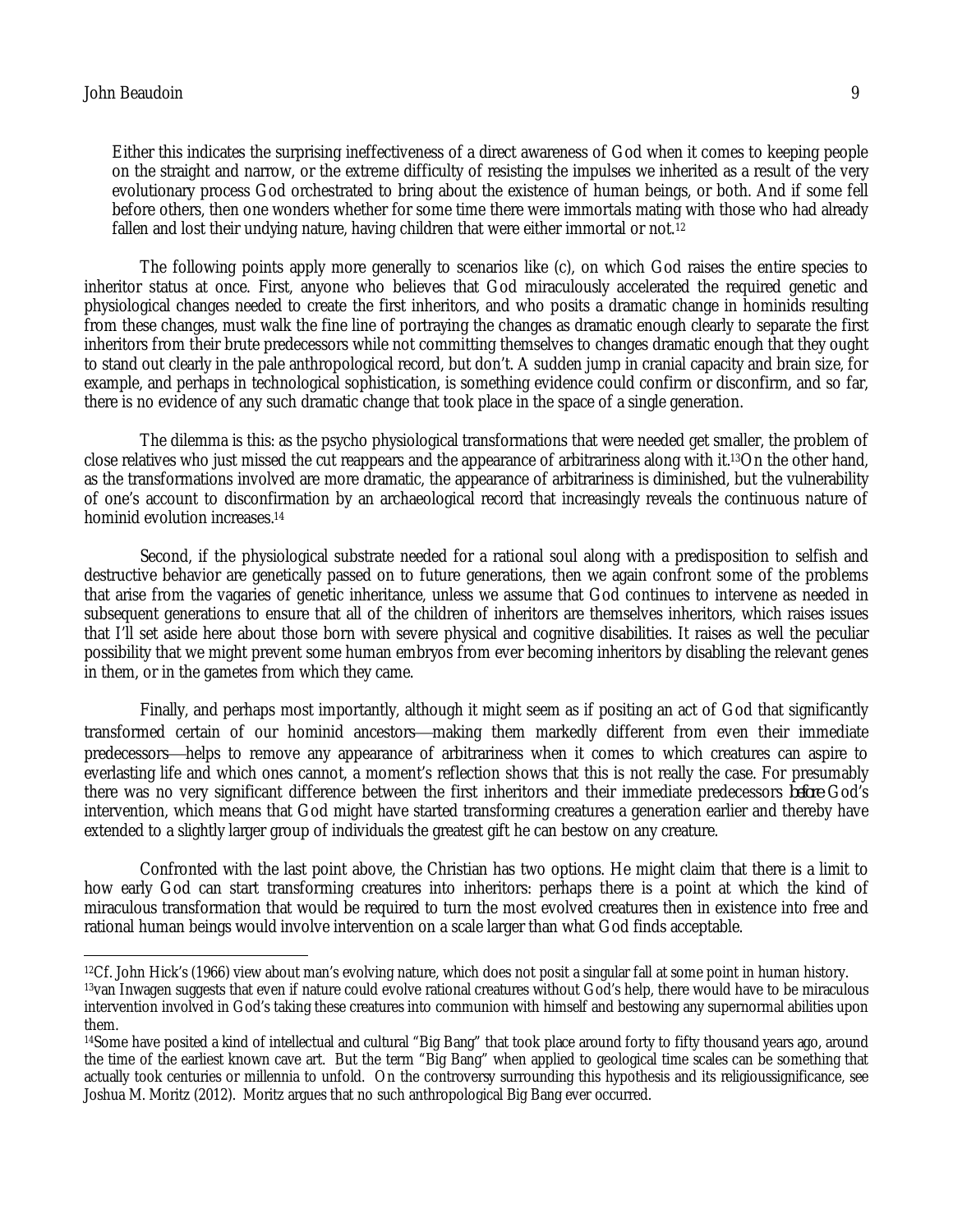Indeed, perhaps there is a point at which God simply cannot bring about the transformation and simultaneously have it be the case that the resulting creature is in any meaningful sense the same creature he started with. The alternative is to concede that God might have begun transforming creatures at least one generation earlier and that his choice of where to begin had an element of arbitrariness to it, but deny that the arbitrariness is problematic.

The first suggestion looks promising at first, but the problem is that if there is some minimal degree of development creatures must reach on their own before God can raise them up the rest of the way, then since not every member of the population will attain to the minimum at once, in a single generation, we end up again with the gradualist scenario in (a), or with the view (b) on which God waits until everyone in the population has attained the minimum development needed before he brings anyone along the rest of the way, with the result that some will have lived and died already possessing the requisite characteristics, but who were not treated as inheritors. If one is to avoid the problems that beset (a) and (b), then it seems that one will have to embrace the all-at-once scenario described in option (c) and confront head-on the issue of arbitrariness in God's decision to work the miraculous transformation of creatures to inheritor status at just the point in hominid evolution at which he did. It's to this issue that we now turn.

# **6. Conclusion**

Suppose that both of the following are true:

- (1) There was a particular point in hominid evolution—say, around 200,000 years ago—when God miraculously transformed the members of a particular population of hominids in such a way as to endow them with the characteristics needed to make them inheritors.
- (2) God could have started transforming hominids into inheritors at least one generation earlier (or later) than he did. To that extent, God's choice to draw the line between inheritors and non-inheritors just where he did draw it was an arbitrary choice.

The issue now to be addressed is whether and to what extent (2) is problematic for the Christian. We earlier suggested a reason why it might not be a problem at all: if no creature is morally entitled to a life after death and if God's act of making anyone an inheritor is an act of supererogation, then there is nothing morally troubling in God's leaving on the non-inheritor side of the boundary some creatures he might have made into inheritors. Indeed, if he was to make anyone an inheritor, then he had to draw the line *somewhere* just as, in creating a world, he has to pick some world or other (from among those that are on-balance good worlds), even if for every world he can create there are infinitely many better worlds he could choose instead.

Now we confront two questions, the first of which I'll mention only to set it aside:

- (i) Is it possible for a being with God's nature to make choices that are genuinely arbitrary—i.e., such that the choices he makes have literally nothing to recommend them over at least one equally-good alternative?
- (ii) If the answer to (i) is yes, then does this remove any moral difficulties in the scenario described by (1) and (2), above?

For argument's sake I'll take for granted an affirmative answer to (i). Some writers have suggested that in cases where God confronts multiple options none of which is more appealing than another (if such cases there are) he would be hamstrung by the fact that, unlike humans, he cannot leave the choice to mere passing fancy or to unconscious motives, and by the fact that even the construction of a randomizing device may force him to make still more arbitrary choices, leading to a debilitating infinite regress. (To use a simple illustration, even the tossing of a coin as a randomizing technique requires one to assign heads and tails to particular choices.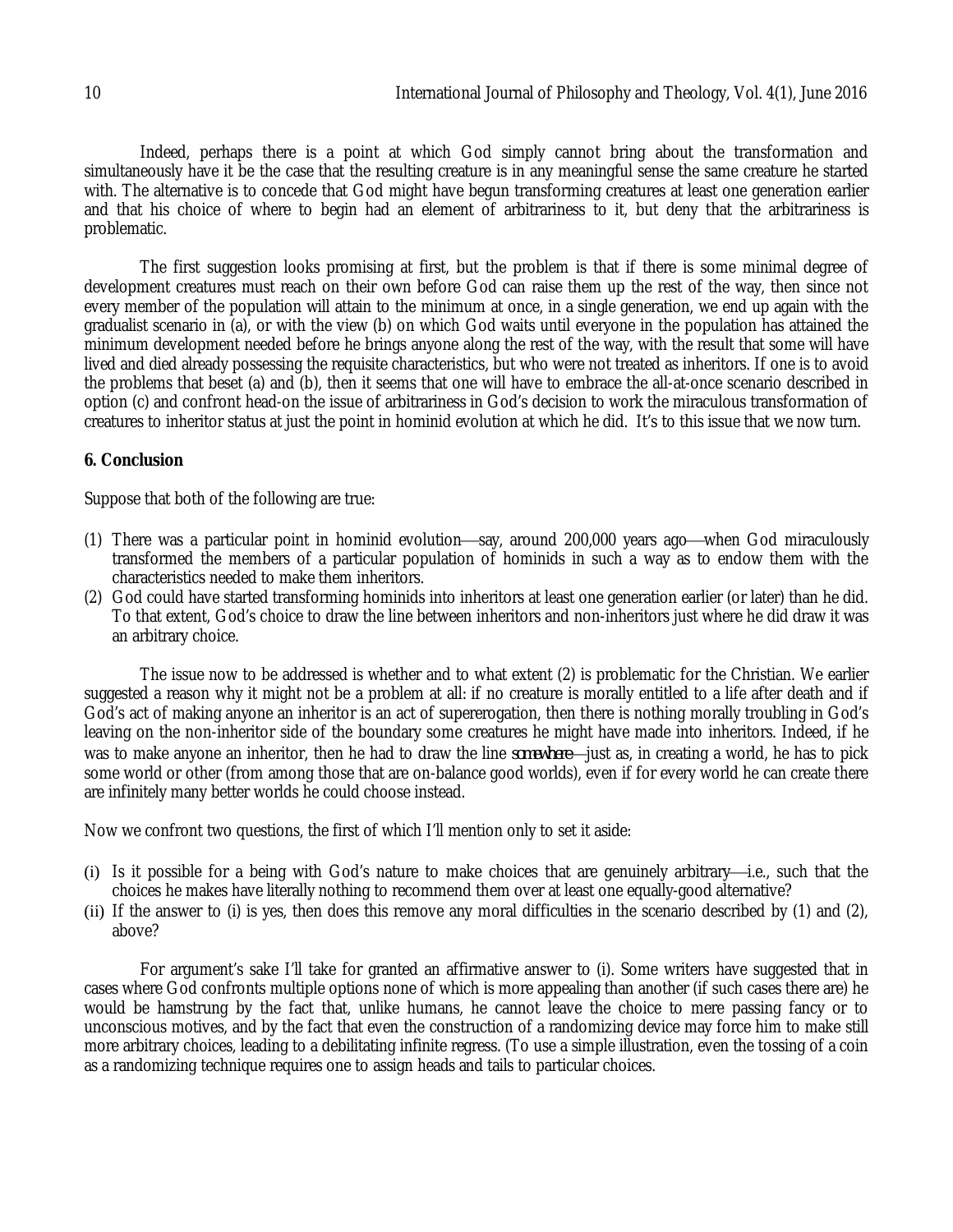# John Beaudoin 11

In addition, what reasons would favor one assignment of outcomes to choices over the alternative?) However, we'll put this issue aside and assume that, by some means or other, and in a way that doubtless implicates the mysteries of libertarian free will, God can make arbitrary choices.<sup>15</sup>

We come then to question (ii). Does the assumption that God can make arbitrary choices mean that there is nothing problematic in God's drawing the boundary between inheritors and non-inheritors later than he might have drawn it? Not necessarily. For even if we accept that no creature has a moral claim on eternal life, most of us have the intuition that even gifts should be bestowed in ways that are not patently arbitrary. Few would think much of a father who bestows gratuitous gifts on just two of his three children and who justifies the single omission by pointing out that *none* of them had a present coming today anyway. Nor would we think much of a judge who opts for leniency in one case while denying it to defendants in relevantly similar cases. Indeed, if the fact that no one is entitled to live forever means that there is nothing morally problematic in God's leaving some people behind who are, relatively speaking, no less deserving than some who are saved, then we should not find it problematic (but most of us would) if God saves some who are relatively *less* deserving than others who are saved. To be fair, the strength of the intuition that even gifts ought not to be given out in ways that are completely arbitrary can vary depending on the particular circumstances (the relation, for example, between the giver and the receiver) and on what is at stake in receiving the gift or being denied it. But the stakes could not be higher in the present context.

Of course, in each of the examples used above those who came out on the disadvantaged side of an arbitrary choice were *persons*, and that may be key here. If, prior to God's intervention, every existing creature was a mere brute, then the problem we're considering might simply fail to arise, as no person would have been left on the disadvantaged side of the line God drew in evolutionary history. To borrow a thought-experiment used by Michael Tooley in another context, if we have a serum that can turn ordinary cats into sentient creatures with human-like intelligence, then few would claim that we're obliged to use it on every cat if we use it on any of them.<sup>16</sup>

What is the upshot of all this? If the Christian is reluctant to imagine that God leaves on the non-inheritor side of the boundary creatures that are persons or that are at least very person-like when he raises to inheritor status others who were indistinguishable from them in every relevant respect, then he will have to assume that God began to transform creatures before any of them had become remotely person-like, assuming that the relevant characteristics can be possessed in varying degrees. But then, if the result of the transformation was a fully rational, morally aware creature, then the physiological, social, and perhaps technological leap forward would have been dramatic, and here again the view becomes vulnerable to empirical disconfirmation.17 So, the Christian anthropologist must walk the fine line mentioned earlier of claiming that the abrupt transformation wrought by God to create the first inheritors took creatures who were not yet persons to any appreciable degree to full personhood while claiming as well that the changes involved were not so dramatic as to be inconsistent with anything we know from the pale anthropological record—a record that, so far at least, has revealed a very gradual evolution of the earliest hominids into modern humans. The tenability of the resulting view will thus depend crucially on the still-emerging empirical evidence.

 $\overline{a}$ 15 For more on this issue, see Klaas J. Kray (2009); Peter van Inwagen (1995).

<sup>16</sup>See Michael Tooley (2009); note that in the evolutionary case we still confront here a question about whether, when God first raised creatures to rationality, he made them fully rational, as van Inwagen suggests. If not, then we must provide an account of how God went about judging the first inheritors before they were fully rational, morally aware, and free creatures, and about when the first fully rational and morally responsible inheritors first came to exist—creatures that, among other things, could be damned.

<sup>17</sup>I ignore here any suggestion that God somehow tampered with the historical evidence in ways that concealed the abruptness of any changes he brought about to create the first inheritors. To believe that God deliberately tampers with the very evidence we use to reconstruct the past is to start down a dangerous road. van Inwagen implicitly disavows such maneuvers when he rejects Creationism for its inconsistency with what we know from the relevant sciences.